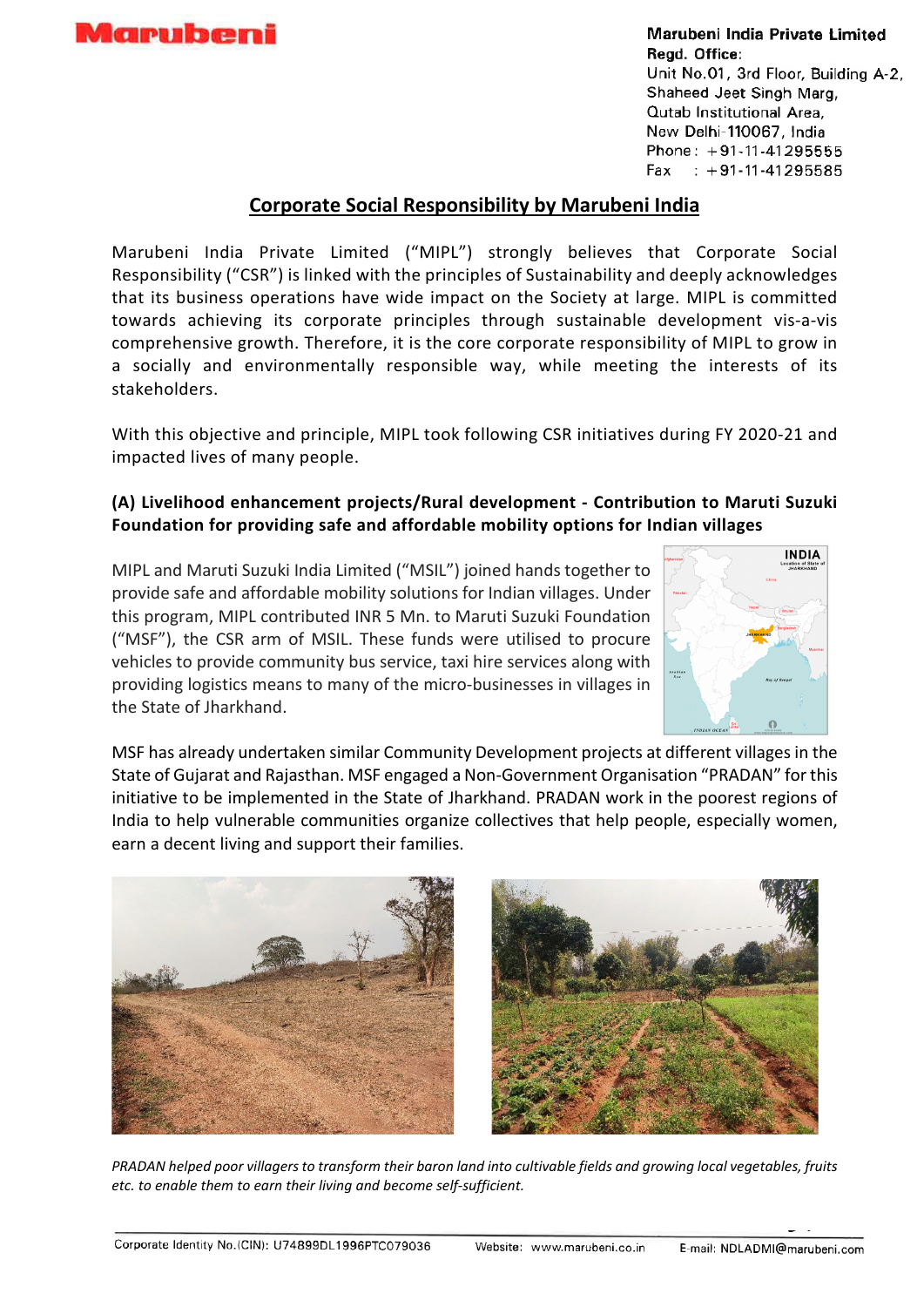Mr. Atsushi Suzuki, Chairman and Managing Director also went on a 2 day visit to remote villages near Ranchi, State of Jharkhand during 10<sup>th</sup> & 11<sup>th</sup> March, 2021 to oversee the self-sustainability projects developed by a Non-Government Organisation "PRADAN" for the economically weaker and backward section of villages. He was also accompanied by Mr. Tsutomu Nanjo and Mr. Kshitij Kumar from CPBD and Mr. Kenichiro Toyofuku, Executive Director, MSIL and other delegates from MSIL.



*Mr. Atsushi Suzuki, Chairman and Managing Director, Marubeni India and Mr. Kenichiro Toyofuku, Executive Director, Maruti Suzuki India were welcomed by local villagers during their recent visit to Village Gufu, Ranchi, Jharkhand* 

The delegates were warmly welcomed by the local villagers through garlands and folk songs and dance. Villagers also shared their experiences, life in remote villages, problems faced by them during their daily lives and help which they seek from conglomerates like Marubeni. The delegates also had a chance to eat scrumptious local village food served by local villagers.



*Kenichiro Toyofuku during their discussions with local field visit in the villages villagers*



*Mr. Atsushi Suzuki , Mr. Tsutomu Nanjo and Mr. Mr. Atsushi Suzuki and Mr. Tsutomu Nanjo during their*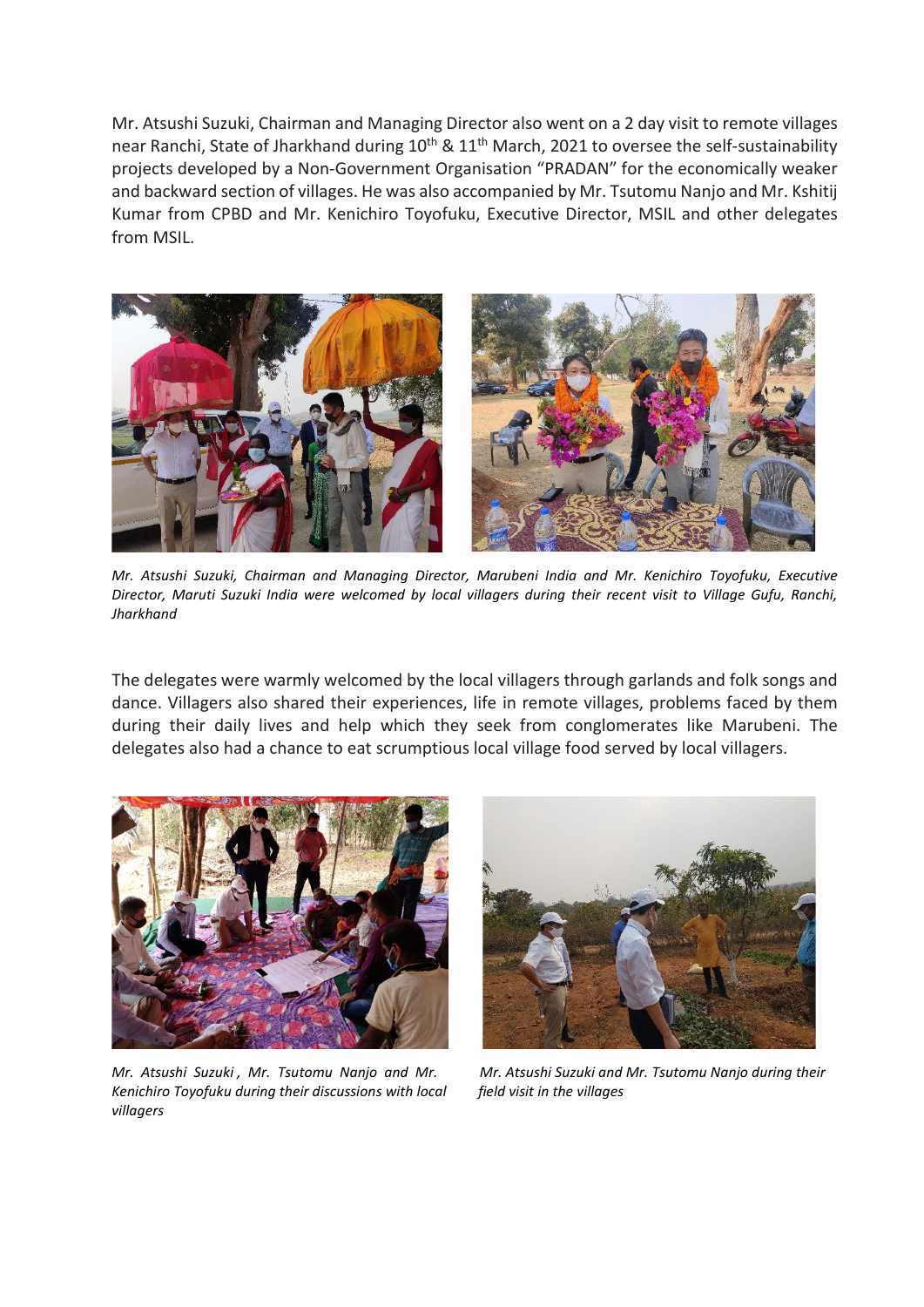## **(B) Promoting Healthcare including preventive Healthcare/Disaster Management - Donation of Ambulance/Medical Equipment & Consumables to Hospitals under COVID-19 pandemic**

COVID-19 is one of the worst pandemic humankind has faced in its history and has affected millions of lives globally. This pandemic also reflected the need for basic and quality healthcare which all humans need and deserve at the time of crisis. Understanding its primary responsibility towards Indian society, MIPL decided to donate/contribute ambulance, medical equipment & consumables to Hospitals for the usage by needy patients.

In view of same, MIPL donated 1 well-equipped 'FORCE' TRAVELLER T1 ADVANCE LIFE SUPPORT AMBULANCE 3350 MM WB with additional medical equipment, worth more than INR 3 Mn. to Pushpawati Singhania Hospital & Research Institute, New Delhi ("PSRI").



*CEO, PSRI, New Delhi Suzuki with MIPL CSR Team to PSRI officials* 



*Mr. Atsushi Suzuki welcomed by Dr. Dipak Shukla, Handing over of Ambulance and its key by Mr. Atsushi* 

MIPL also donated/contributed medical equipment like 1 Transport Ventilator, 1 Defibrillator and more than 730 PPE kits worth INR 1 Mn. (approx.) to Hiranandani Foundation, Mumbai which manages Dr. L. H. Hiranandani Hospital.



*Mr. Noritake Miyaguchi, General Manager, Mumbai Dr. Sujit Chatterjee giving souvenir to Mr. Noritake Branch, MIPL while handing over the medical equipment Miyaguchi and Ms. Lucy Arambur to Dr. Sujit Chatterjee, CEO, Hiranandani Foundation*